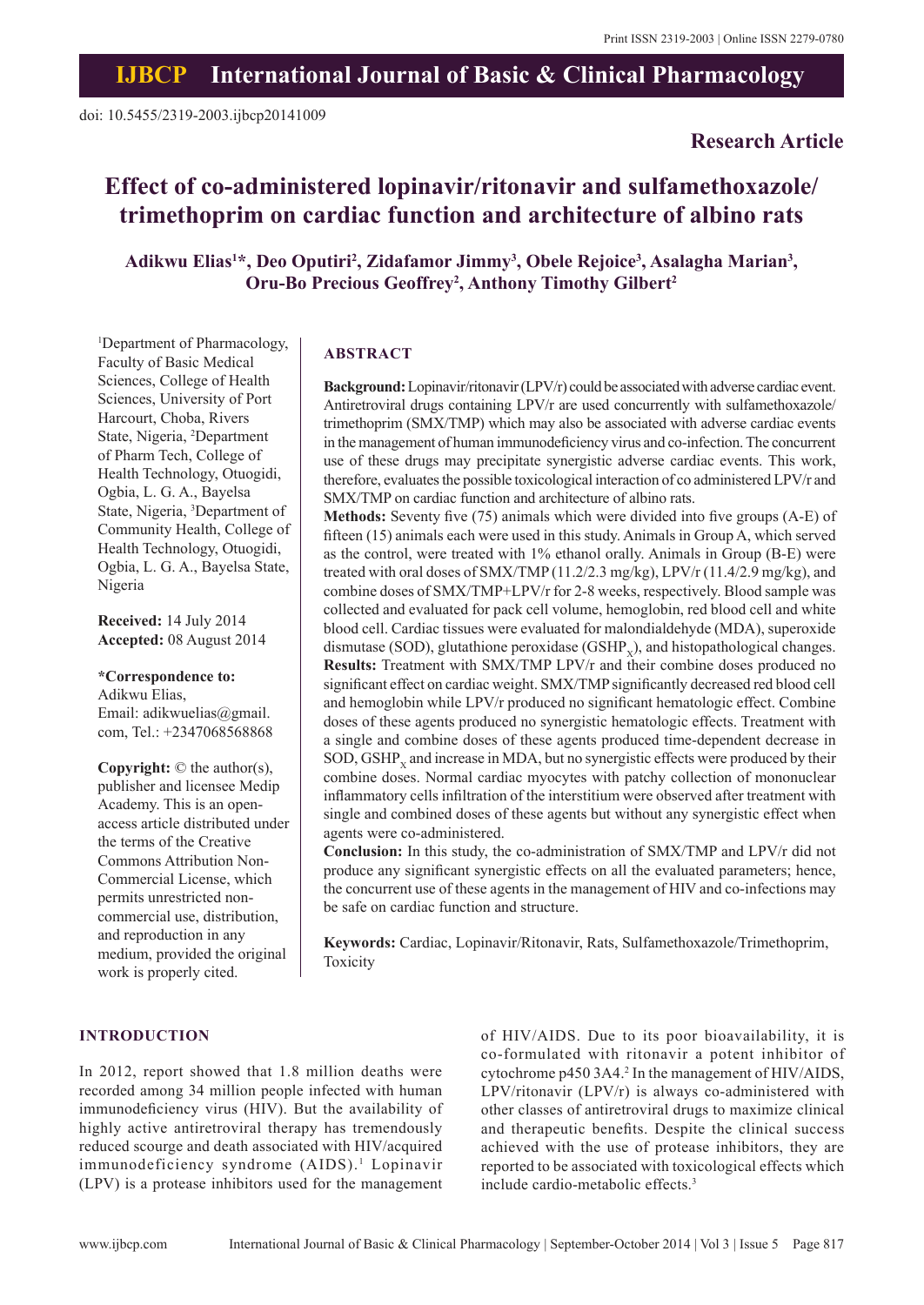Sulfamethoxazole/trimethoprim (SMX/TMP) is an inexpensive antibacterial agent that is universally available and with a wide spectrum of use. This combination has a wide spectrum of action against Gram-negative organism, Gram-positive organism, fungi and protozoa.<sup>4</sup> Probably due to its spectrum of action, WHO recommends the use of SMX/TMP as prophylaxis in HIV-positive adults with WHO clinical Stage 2, 3, or 4 especially in settings where the health-care infrastructure is limited. However, if morbidity is high, it is recommended that all HIV-positive adults should be treated with SMX/TMP because it reduces mortality irrespective of clinical disease stage or CD4 cell count.<sup>5</sup>

Therapy with SMX/TMP has been reported to be associated with some toxicological effects which include cardiotoxic effect<sup>6</sup> while antiretroviral medications containing LPV/r have been linked with adverse cardiac effects including cardiometabolic effects.7,8 The presence of HIV/AIDS-associated comorbidity and co-infections have necessitated the concurrent use of SMX/TMP and antiretroviral medications containing  $LPV/r$  which have been shown to be of clinical benefits.<sup>9</sup> The concurrent use of LPV/r with SMX/TMP may possibly place more toxicological burden on the heart which pumps blood that serves as a means of drug transportation. This work, therefore evaluates possible effect of the co-administration of SMX/TMP and LPV/r on cardiac function and architecture of albino rats.

# **METHODS**

# *Drugs*

Drugs used in this work are LPV/r manufactured by Myland Laboratories Limited India, and SMX/TMP manufactured by CSPC Ouyi Pharmaceuticals Ltd. No. 276 Zhongshen West Road Shijiazhuang, China. Both drugs were of analytical grade.

# *Animals*

The animals used in this research work were obtained from the Animal House of the Department of Pharmacology and Toxicology, Madonna University, Elele, Rivers State. The animals were allowed free access to food and water *ad libitum* and were allowed to acclimatize for 14 days. Animals were handled according to Helsinki declaration on the handling and use of animals.

# *Dose selection*

22.4/4.6 mg/kg of SMX/TMP and 22.8/5.8 mg/kg of LPV/r were used in this study.<sup>10,11</sup>

# *Preparation of drug*

LPV/r tablets were crushed and dissolved in 1% ethanol while SMX/TMP tablets were also crushed and suspended in water.<sup>12</sup>

# *Grouping of animals*

Seventy five (75) healthy male rats of average weight 320±5 g were used in this study. The rats which were divided into five Groups A, B, C, D and E were housed in a large mesh cage.

## *Drug administration*

- Group A: This which contained 15 animals served as the control. Animals in this group were treated with 1% ethanol orally throughout the duration of the study.
- Group B: This group contained 15 animals which were further divided into three subgroups (B1-B3). Animals in subgroup B1 were treated with 22.4/4.6 mg/kg of SMX/TMP. Animals in subgroup B2 were treated with 22.8/5.8 mg/kg of LPV/r. Animals in subgroup B3 were treated with combined doses of SMX/TMP+LPV/r. All animals in this group were treated for 2 weeks.
- Group C: This group contained 15 animals which were further divided into four subgroups (C1-C3). Animals in subgroup C1 were treated with 22.4/4.6 mg/kg of SMX/TMP. Animals in subgroup C2 were treated with 22.8/5.8 mg/kg of LPV/r. Animals in subgroup C3 were treated with combined doses of SMX/TMP+LPV/r. All animals in this group were treated for 4 weeks.
- Group D: This group contained 15 rats which were further divided into four subgroups (D1-D3). Animals in subgroup D1 were treated with 22.4/4.6 mg/kg of SMX/TMP. Animals in subgroup D2 were treated with 22.8/5.8 mg/kg of LPV/r. Animals in subgroup D3 were treated with combined doses of SMX/TMP+LPV/r. All animals in this group were treated for 6 weeks.
- Group E: This group contained 15 animals which were further divided into four subgroups (E1-E3). Animals in subgroup E1 were treated with 22.4/4.6 mg/kg of SMX/TMP. Animals in subgroup E2 were treated with 22.8/5.8 mg/kg of LPV/r. Animals in subgroup E3 were treated with combined doses of SMX/TMP+LPV/r. All animals in this group were treated for 8 weeks.

# *Collection of sample for analysis*

Animals were sacrificed using chloroform anesthesia at the end of 2, 4, 6, and 8 weeks of treatment, respectively. Blood sample was collected from the common carotid artery. The sample was allowed to clot and centrifuged at 1000 rpm for 5 mins using Uniscope centrifuge and serum separated for analysis. About 2 ml of blood was collected into ethylenediaminetetraacetic acid (EDTA) sample bottles, and this was carefully mixed with the anticoagulant (EDTA) to prevent clotting. Rats were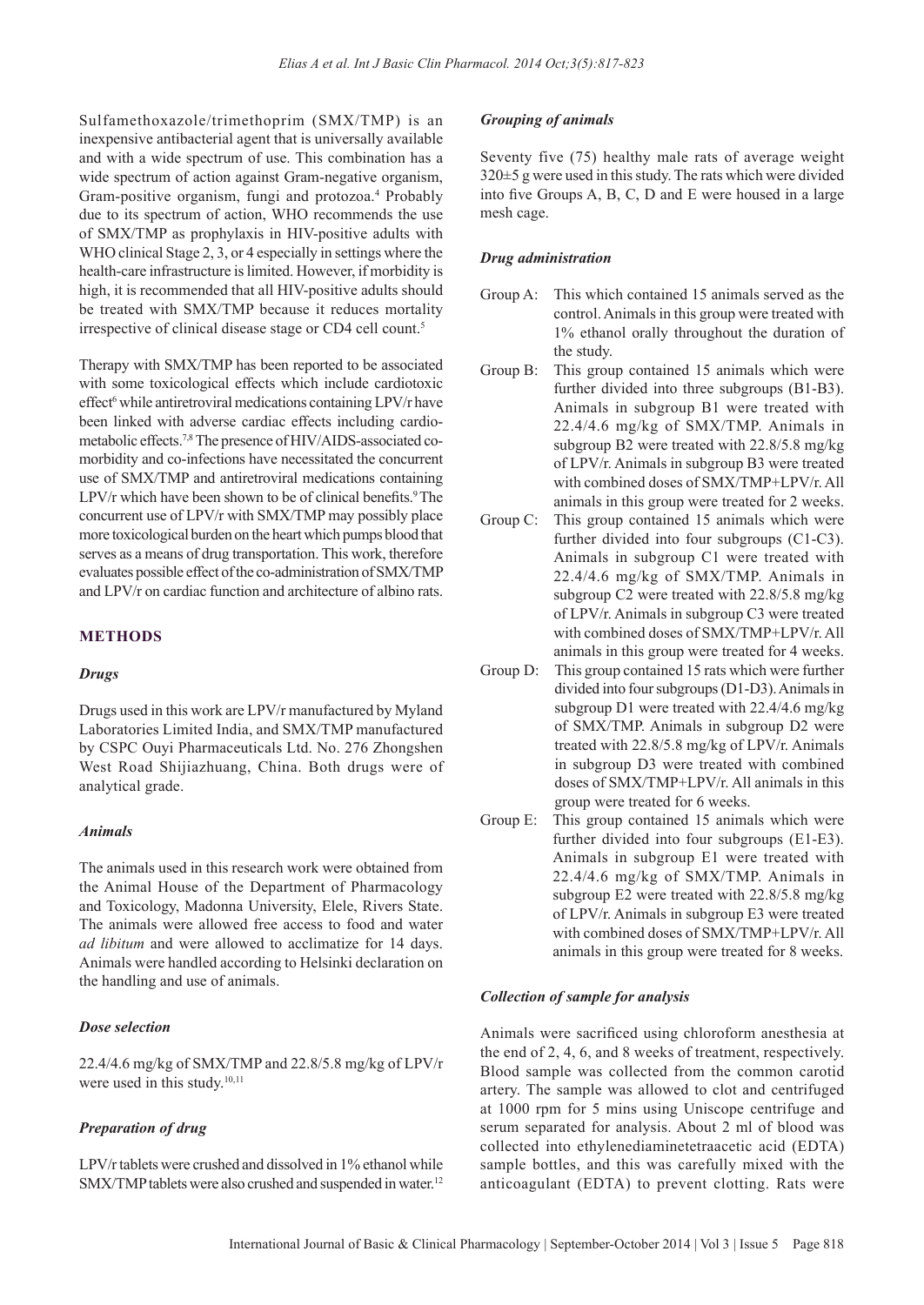dissected heart was collected, weighed, and analyzed for histopathological changes.

# *Preparation of tissue homogenate*

Cardiac tissues were homogenized in ice-cold 10 mmol/L tris-HC1, pH 8.2, containing 0.25 mol/L sucrose, 2 mmol/L 2-mercaptoethanol, 10 mmol/L sodium azide, and 0.1 mmol/L phenylmethylsulfonyl fluoride with a polytron  $(4 \text{ vol/wt})$ , and centrifuged at 50,000 g  $(20 \text{ mins}, 4^{\circ}\text{C})$ . The supernatants were lyophilized and stored at −20°C.<sup>13</sup>

# *Evaluation of malondialdehyde (MDA), superoxide dismutase (SOD) and glutathione peroxidase (GSHPX)*

Cardiac MDA concentrations, SOD activity, and glutathione peroxidase were evaluated using the methods reported by Ahmed and Hassanein, 2013.<sup>13</sup>

# *Evaluation of hematologic parameters*

The Automated Hematologic Analyzer, Sysmex, KX-21 (Japan) was used to analyze the hematological parameters white blood cell, red blood cell, hemoglobin, and pack cell volume.

# *Statistical analysis*

Results were expressed as mean  $\pm$  S.E.M. Statistical analysis was done with the aid of SPSS for windows; SPSS Inc., Chicago, Standard version 14.0 to determine the difference between mean using one-way analysis of variance.

# **RESULTS**

# *Effects on cardiac weight and hematologic parameters*

Treatment with SMX/TMP, LPV/r, and their combination for 2, 4, 6, and 8 weeks, respectively did not produce any significant (p>0.05) change in cardiac weight with respect to the control (Table 1). Animals exposed to SMX/TMP for 8 weeks produced significant (p<0.05) decrease in red blood cell (RBC) and hemoglobin (Hb) level which represents 42 and 49%, respectively when compared with the control. No significant (p>0.05) changes in red blood cells and hemoglobin were observed with respect to the control in

animals treated with LPV/r (Table 2). Exposure of animals to combine doses of SMX/TMP+LPV/r significantly  $(p<0.05)$ decreased red RBC and Hb by 44 and 51%, respectively, when compared with the control. Single and combine doses of these agents did not produce any significant  $(p>0.05)$ change in packed cell volume and white blood cell when compared with the control (Table 2).

# *Effects on cardiac MDA, SOD and GSHPX*

Treatments with LPV/r for 2-8weeks produced time-dependent decrease in SOD, which becomes significant  $(p<0.05)$ in week 8 when compared with the control. SMX/TMP produced time-dependent decrease in cardiac SOD with significance  $(47\%, p<0.05)$  in week 8 with respect to the control (Table 3). Exposure of animals to co-administered SMX/TMP+LPV/r produced a time-dependent decrease in cardiac SOD levels from the control values to 8.18±2.35, 7.95 $\pm$ 2.14, 6.75 $\pm$ 1.40, and 4.30 $\pm$ 3.20 in week 2-8, respectively. Decrease in SOD which represents 48% was found to be significant  $(p<0.05)$  in week 8 when compared with the control (Table 3).

SMX/TMP produced a time-dependent increase in MDA level with significant increases  $(44\%; 60\%; p<0.05)$  in week 6 and 8, respectively, when compared with the control. Time-dependent increase in cardiac MDA was noted in animals exposed to LPV/r which becomes significant (67%, p<0.05) in week 8 with respect to the control. Combine doses of these agents increased MDA time-dependently with observed significance  $(47\%; 69\%, p<0.05)$  in week 6 and 8, respectively, when compared with the control (Table 4). Cardiac  $GSHP_{v}$  level was time decreased dependently by SMX/TMP with significance  $(50\%, p<0.05)$  in week 8 while LPV/r also produced significant  $(51\%, p<0.05)$  decrease in cardiac  $GSHP_v$  in week 8 with respect to the control (Table 5). Combine doses of these agents time-dependently decreased cardiac  $GSHP_x$  level with observed significance (52%, p<0.05) in week 8 when compared with the control (Table 5).

# *Effects on histopathology of the heart*

Hearts of animals treated with SMX/TMP, LPV/r, and combine doses of these agents showed normal cardiac myocyte with patchy collection of mononuclear inflammatory cells infiltration of the interstitium (Figures 1-4).

|  |  |  | Table 1: Effects of LPV/r, SMX/TMP, and their combination on cardiac weight (g) in rats. |
|--|--|--|------------------------------------------------------------------------------------------|
|--|--|--|------------------------------------------------------------------------------------------|

| Week 2        | Week 4          | Week 6          | Week 8          |
|---------------|-----------------|-----------------|-----------------|
| $125\pm2.51$  | $117\pm 242$    | $1.22 \pm 3.10$ | $1.18 \pm 1.50$ |
| $123\pm211$   | $111\pm0.21$    | $122\pm322$     | $1.19\pm3.10$   |
| $1.12\pm4.00$ | $1.24 \pm 3.10$ | $1.22 \pm 2.51$ | $1.19\pm2.11$   |
| $119\pm2.04$  | $118\pm215$     | $1.21 \pm 1.10$ | $1.22 \pm 2.10$ |
|               |                 |                 |                 |

Results are express as mean± SEM. SMX/TMP: Sulfamethoxazole/trimethoprim, LPV/r: Lopinavir/ritonavir, SEM: Standard error of the mean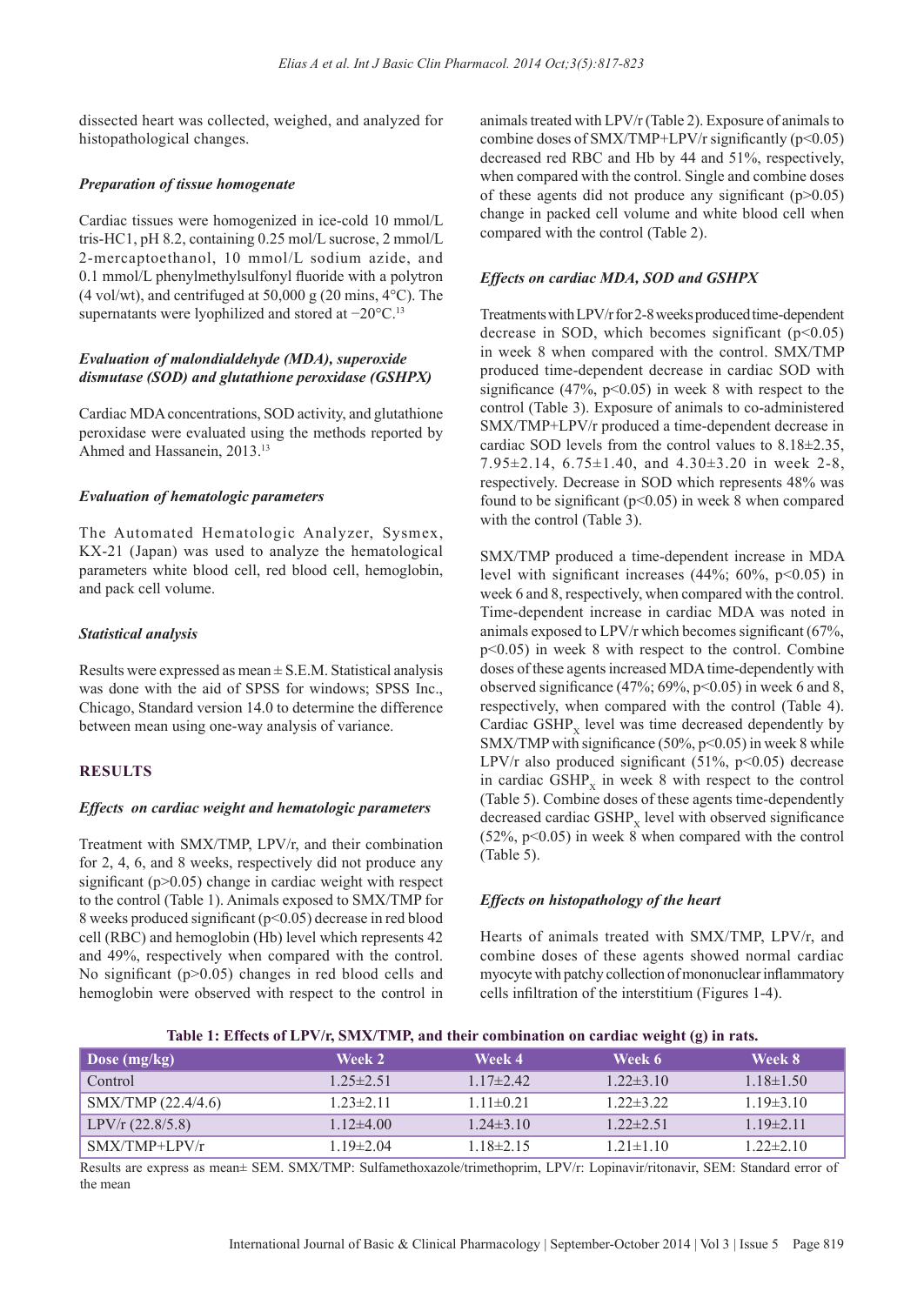| $\mid$ Dose (mg/kg) | $PCV$ $\left(\frac{9}{6}\right)$ | WBC $(\times 10^3 \text{ mm}^{-3})$ | RBC $(\times 10^6 \text{ mm}^{-3})$ | Hb(g/L)          |
|---------------------|----------------------------------|-------------------------------------|-------------------------------------|------------------|
| Control             | $35.00\pm3.16$                   | $6.85\pm3.16$                       | $7.85\pm4.27$                       | $10.25 \pm 2.75$ |
| SMX/TMP (22.4/4.6)  | $33.50\pm3.30$                   | $5.93 \pm 2.51$                     | $4.55\pm4.20$                       | $523\pm321$      |
| $LPV/r$ (22.8/5.8)  | $34.62\pm1.41$                   | $6.84\pm1.55$                       | $7.15\pm3.10$                       | 11 $10\pm 2.00$  |
| $SMX/TMP+LPV/r$     | $33.30\pm2.00$                   | $6.74\pm1.10$                       | $440\pm232$                         | $5.11\pm4.40$    |

## **Table 2: Effects of LPV/r, SMX/TMP, and their combination for 8 weeks on hematologic parameters of rats.**

Results are express as mean±SEM, \*Means significant difference with respect to the control at p<0.05, analysis of variance. SMX/TMP: Sulfamethoxazole/trimethoprim, LPV/r: Lopinavir/ritonavir, SEM: Standard error of the mean, RBC: Red blood cell, WBC: White blood cell, PCV: Packed cell volume, Hb: Hemoglobin

#### **Table 3: Effects of LPV/r, SMX/TMP, and their combination on cardiac SOD (units/g protein) in rats.**

| Dose (mg/kg)       | Week 2          | Week 4          | Week 6          | Week 8           |
|--------------------|-----------------|-----------------|-----------------|------------------|
| Control            | $8.31 \pm 1.20$ | $8.25 \pm 1.20$ | $8.33 \pm 1.20$ | $8.26 \pm 1.20$  |
| SMX/TMP (22.4/4.6) | $8.20 \pm 2.10$ | $818\pm321$     | $6.89 \pm 2.03$ | 4 37 $\pm$ 1 24* |
| $LPV/r$ (22.8/5.3) | $827\pm412$     | $799\pm225$     | $6.80\pm2.41$   | $5.07\pm2.10*$   |
| $S$ MX/TMP+LPV/r   | $818\pm235$     | $799\pm214$     | $6.75 \pm 1.40$ | $4.30\pm3.20*$   |

Results are express as mean±SEM, \*Means significant difference with respect to the control at p<0.05, analysis of variance, SMX/ TMP: Sulfamethoxazole/trimethoprim, LPV/r: Lopinavir/ritonavir, SEM: Standard error of the mean, SOD: Superoxide dismutase

|  |  | Table 4: Effects of LPV/r, SMX/TMP, and their combination on cardiac MDA (nmol/mg protein) in rats. |  |  |  |
|--|--|-----------------------------------------------------------------------------------------------------|--|--|--|
|--|--|-----------------------------------------------------------------------------------------------------|--|--|--|

| Dose $(mg/kg)$     | Week 2          | Week 4          | Week 6          | Week 8           |
|--------------------|-----------------|-----------------|-----------------|------------------|
| Control            | $1.53\pm2.10$   | $1.61\pm3.15$   | $1.67\pm1.15$   | $1.63 \pm 3.20$  |
| SMX/TMP (22.4/4.6) | $1.58 \pm 5.41$ | $1.65\pm4.50$   | $2.40\pm2.15*$  | $2.60\pm2.60*$   |
| $LPV/r$ (22.8/5.8) | $1.62\pm2.14$   | $1.69\pm4.25$   | $1.75 \pm 3.11$ | $2.71 \pm 2.34*$ |
| $SMX/TMP+LPV/r$    | $1.75 \pm 3.21$ | $1.84 \pm 1.35$ | $2.45 \pm 5.20$ | $2.75\pm4.13*$   |

Results are expressed as mean $\pm$ SEM, \*Means significant difference with respect to the control at  $p<0.05$ , analysis of variance. MDA: Malondialdehyde, SMX/TMP: Sulfamethoxazole/trimethoprim, LPV/r: Lopinavir/ritonavir, SEM: Standard error of the mean

| Table 5: Effects of LPV/r, SMX/TMP, and their combination on cardiac $GSHP_x$ ( $\mu$ m/mg protein) in rats. |
|--------------------------------------------------------------------------------------------------------------|
|--------------------------------------------------------------------------------------------------------------|

| Dose mg/kg         | Week 2          | Week 4          | Week 6          | Week 8          |
|--------------------|-----------------|-----------------|-----------------|-----------------|
| Control            | $8.30\pm3.25$   | $8.25 \pm 2.18$ | $8.20 \pm 1.17$ | $8.21 \pm 2.15$ |
| SMX/TMP (22.4/4.6) | $8.10\pm3.30$   | $8.05 \pm 2.51$ | $6.90\pm4.20$   | $4.03\pm3.21*$  |
| $LPV/r$ (22.8/5.8) | $8.02\pm1.41$   | $790\pm1.55$    | $7.81 \pm 3.10$ | $4.10\pm2.00*$  |
| $SMX/TMP+LPV/r$    | $7.90 \pm 2.00$ | $7.89 \pm 1.10$ | $6.80\pm2.32$   | $4.00\pm4.40*$  |

Results are expressed as mean±SEM, \*Means significant difference with respect to the control at p<0.05, GSHP<sub>y</sub>: Glutathione peroxidase, analysis of variance, SMX/TMP: Sulfamethoxazole/trimethoprim, LPV/r: Lopinavir/ritonavir, SEM: Standard error of the mean

## **DISCUSSION**

It is reported that organ weights are an essential part of toxicological and risk assessment of drugs, chemicals, and other biologicals.<sup>14</sup> In this study, rats treated with LPV/r, SMX/TMP, and their combination showed no significant change in cardiac weight. Changes in hematological parameters observed in rats treated with SMX/TMP are in agreement with some observations.15,16 Mallolas et al.,17 in their study reported some cases of LPV/r associated impairments in hematological function which disagrees with observations in this study.18 Concurrent use of these agents may not have any deleterious effects on hematologic parameters as observed in this study. Decrease in hemoglobin level observed with respect to SMX/TMP might be due to increased catabolism and degradation of hemoglobin. Observed decrease in hemoglobin content can be related with decrease in RBC level which may precipitate anemic condition.<sup>19</sup>

Enzymatic antioxidants such as catalase,  $GSHP_x$ , and SOD protect organs from drug-induced oxidative stress and decreases in their levels connote organ injury.<sup>20</sup> In this study, observed decrease in enzymatic antioxidants levels in animals treated with LPV/r is consistent with some reported observations.<sup>21</sup>

Some scholars have reported antibiotics induced decrease in cardiac  $GSHP<sub>x</sub>$  and SOD level which is consistent with the observation in SMX/TMP treated animals in this study.12,22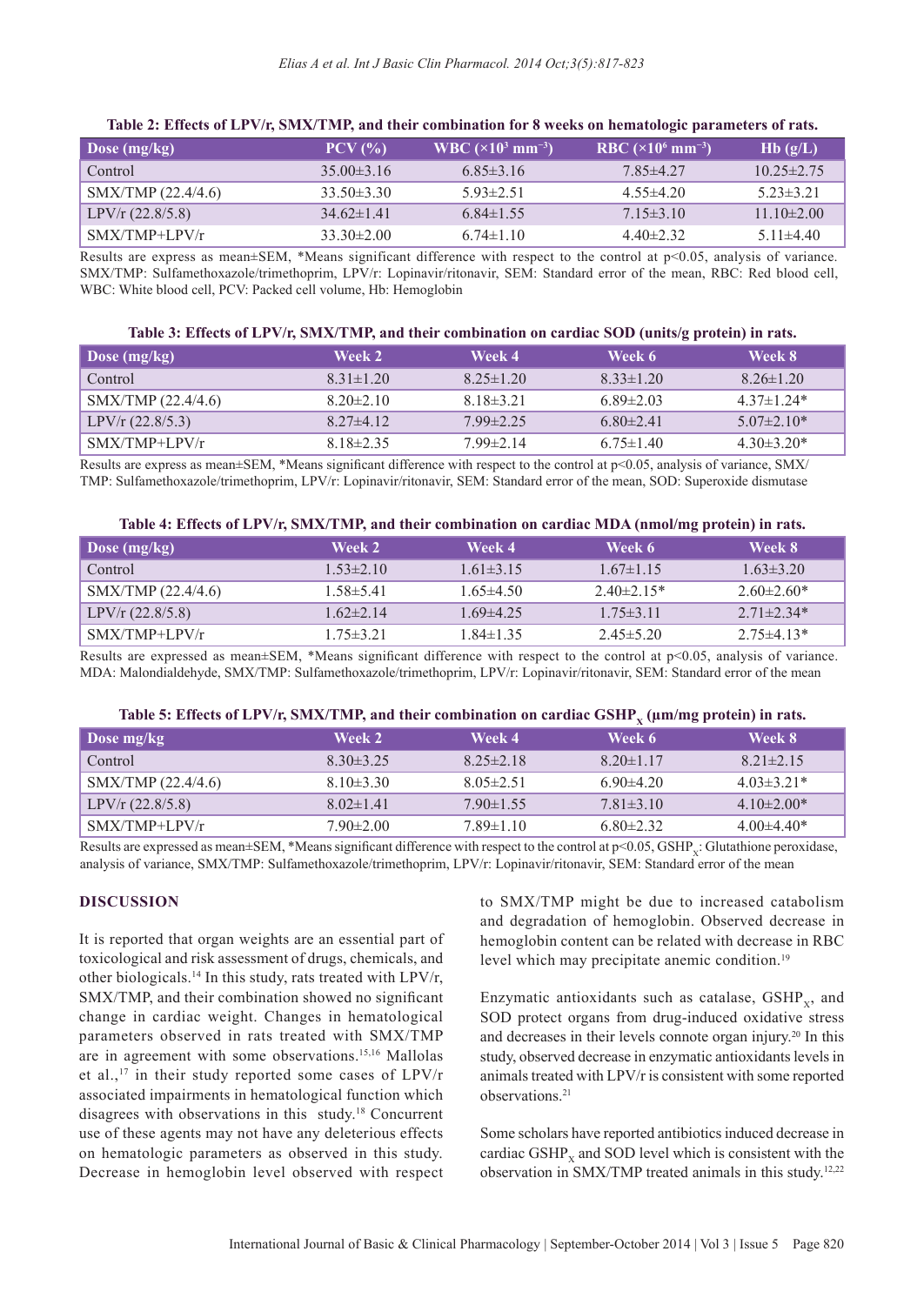

**Figure 1: This is the photomicrograph of hematoxylin and eosin section of the heart of control rats treated with 1% ethanol showing normal cardiac myocyte and interstitium (×400).**



**Figure 2: This is the photomicrograph of the hematoxylin and eosin section stained of the heart of rats treated with 22.8/5.8 mg/kg of lopinavir/ritonavir for 8 weeks showing normal cardiac myocyte with patchy collection of mononuclear inflammatory cells infiltration of the interstitium (×400).**

The inability of these agents to induced synergistic decrease in enzymatic antioxidants level when co-administered may connotes lack of toxicity on the heart.

Increased in cardiac MDA levels in rats treated with SMX/TMP observed in this work is in resonance with some reports.23,24 Increase in cardiac MDA level observed in animals treated with LPV/r is consistent with some reported observations.<sup>25</sup> Elevation in cardiac MDA level observed with respect to treatment with these single agents could be attributed to cardiac injury induced by oxidative stress.<sup>26,27</sup> No synergistic elevation in cardiac MDA level was observed when these agents were co-administered which shows concurrent use may not be deleterious to cardiac function.



**Figure 3: This is the photomicrograph of the hematoxylin and eosin section stained of the heart of rats treated with 22.4/4.6 mg/kg of sulfamethoxazole/ trimethoprim for 8 weeks showing normal cardiac myocyte with scanty mononuclear inflammatory cells infiltration of the interstitium (×400).**



**Figure 4: This is photomicrograph of the hematoxylin and eosin section stained of the heart of rats treated with lopinavir/ritonavir and sulfamethoxazole/ trimethoprim for 8 weeks showing normal cardiac myocyte with scanty mononuclear inflammatory cells infiltration of the interstitium (×400).**

Mononuclear inflammatory cells infiltration of the interstitium observed in this study in SMX/TMP treated animals have also been reported.<sup>28</sup> Tanuma et al. 2003,<sup>29</sup> reported a case of cardiac histopathological changes induced by antiretroviral drugs which is in agreement with the mononuclear inflammatory cells infiltration of the interstitium observed in this study in animals treated with LPV/r.

Evidence indicates that oxidative stress and cardiac inflammation are involved in drug-induced cardiotoxicity. Earlier studies have illustrated that drugs can cause inflammatory reactions in the vicinity of heart tissues, induced inflammatory effects in the vasculature, the myocardium and elevated the levels of proinflammatory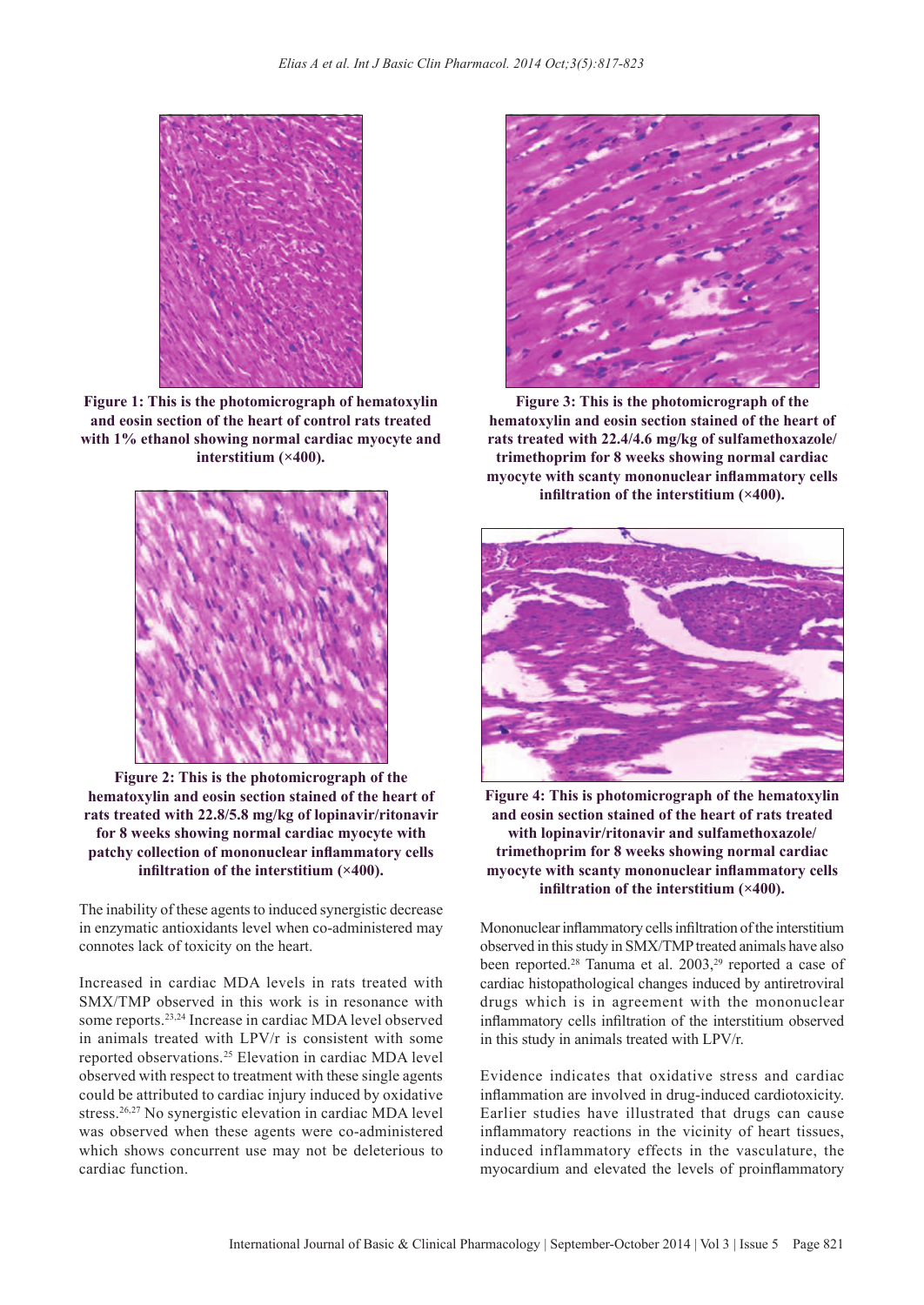cytokines.<sup>30</sup> This supports the report that SMX/TMP is associated with the production of reactive metabolites, reactive oxygen species processing, and binding of reactive metabolites to proteins/DNA, resulting in inflammation, cell damage, and neo-antigen formation.<sup>31</sup> Furthermore, previous studies suggested that protease inhibitors are associated with endoplasmic reticulum stress response which could stimulate activation of unfolded protein response. This mechanism has been reported to be an important cellular signaling pathway of protease inhibitors induced cardio-metabolic syndromes.<sup>32,33</sup>

#### **CONCLUSION**

In this study, the co-administration of SMX/TMP and LPV/r did not produce any significant synergistic effects on all the evaluated parameters; hence, the concurrent use of these agents in the management of HIV and co-infection may be safe on cardiac function and structure.

#### **ACKNOWLEDGMENTS**

We are very grateful to the staff of the Department of Pharmacology and Toxicology Madonna University for their support. We would like to thank my students Chinyere Chuku and Charlse Okeibunor for their technical support and also Madonna University where this work was carried out.

## *Funding: No funding sources*

*Conflict of interest: None declared*

*Ethical approval: Ethical clearance was obtained from Faculty of Pharmacy, Madonna University, Elele, Rivers State*

#### **REFERENCES**

- 1. UNAIDS. UNAIDS Report on the Global AIDS Epidemic. Geneva: Joint United Nations Programme on HIV/AIDS; 2011.
- 2. Chandwani A, Shuter J. Lopinavir/ritonavir in the treatment of HIV-1 infection: A review. Ther Clin Risk Manag. 2008;4(5):1023-33.
- 3. Teply R, Goodman M, Destache C. Lopinavir/ritonavir. A review for 2011 clinical medicine insight. Therapeutics.
- 2011;3(3):93-102.<br>Manyando C, 4. Manyando C, Njunju EM, D'Alessandro U, Van Geertruyden JP. Safety and efficacy of co-trimoxazole for treatment and prevention of *Plasmodium falciparum* malaria: A systematic review. PLoS One. 2013;8(2):e56916.
- 5. World Health Organization. Guidelines on Co-Trimoxazole Prophylaxis for HIV-Related Infections among Children, Adolescents and Adults: recommendations for a Public Health Approach. Geneva: World Health Organization Department of HIV/AIDS; 2006.
- 6. Letsas KP, Efremidis M, Filippatos GS, Sideris AM. Drug-induced long QT syndrome. Hellenic J Cardiol. 2007;48(5):296-9.
- 7. Mondy KE, Gottdiener J, Overton ET, Henry K, Bush T, Conley L, et al. High prevalence of echocardiographic abnormalities among HIV-infected persons in the era

of highly active antiretroviral therapy. Clin Infect Dis. 2011;52(3):378-86.

- 8. Becker AC, Sliwa K, Stewart S, Libhaber E, Essop AR, Zambakides CA, et al. Acute coronary syndromes in treatmentnaïve black South Africans with human immunodeficiency virus infection. J Interv Cardiol. 2010;23(1):70-7.
- 9. Suthar AB, Granich R, Mermin J, Van Rie A. Effect of cotrimoxazole on mortality in HIV-infected adults on antiretroviral therapy: a systematic review and metaanalysis. Bull World Health Organ. 2012;90(2):128C-38.
- 10. Kielhofner MA. Trimethoprim- sulfamethoxazole: pharmacokinetics, clinical uses, and adverse reactions. Tex Heart Inst J. 1990;17(2):86-93.
- 11. Hull MW, Harris M, Lima V, Guillemi S, Harrigan PR, Montaner JS. Lopinavir/ritonavir pharmacokinetics in a substitution of high-dose soft-gelatin capsule to tablet formulation. J Clin Pharmacol. 2009;49(2):155-61.
- 12. Reyskens KM, Fisher TL, Schisler JC, O'Connor WG, Rogers AB, Willis MS, et al. Cardio-metabolic effects of HIV protease inhibitors (lopinavir/ritonavir). PLoS One. 2013 30;8:e73347.
- 13. Ahmed AM, Hassanein KMA. Cardioprotective effects of nigella sativa oil on lead induced cardiology; antiinflammatory and antioxidant mechanism. J Physiol Pathol. 2013;4(5):72-80.
- 14. Michael B, Yano B, Sellers RS, Perry R, Morton D, Roome N, et al. Evaluation of organ weights for rodent and non-rodent toxicity studies: a review of regulatory guidelines and a survey of current practices. Toxicol Pathol. 2007;35(5):742-50.
- 15. Bapani S, Epperla N, Kasirye Y, Mercier R, Garcia-Montilla R. ADAMTS13 deficiency and thrombotic thrombocytopenic purpura associated with trimethoprim-sulfamethoxazole. Clin Med Res. 2013;11(2):86-90.
- 16. Lee JS, Owshalimpur D, Schofield C. Trimethoprim/ sulfamethoxazole induced multiorgan dysfunction. BMJ Case Rep. 2012;2012.
- 17. Mallolas J, Pich J, Peñaranda M, Domingo P, Knobel H, Pedrol E, et al. Induction therapy with trizivir plus efavirenz or lopinavir/ritonavir followed by trizivir alone in naive HIV-1-infected adults. AIDS. 2008;22(3):377-84.
- 18. Hasson H, Galli L, Gallotta G, Neri V, Blanc P, D'Annunzio M, et al. HAART simplification with lopinavir/ ritonavir monotherapy in HIV/HCV co-infected patients starting anti-HCV treatment: a randomised pilot study (KaMon study). New Microbiol. 2012;35(4):469-74.
- 19. Guptar R, Anwar F, Khosa RL. The effect of sulfamethoxazole and selenium on antioxidant defence system in blood of rats treated with DEN. J Pharm Biol Sci. 2013;8(6):29-37.
- 20. Izunya AM, Nwaopara AO, Anyanwu LC, Odike MAC, Oaikhena GA, Bankole JK, et al. Effect of chronic oral administration of chloroquine on the histology of the heart in Wistar rats. Biol Med. 2011;3(4):01-6.
- 21. Zhang SH, Wang WQ, Wang JL. Protective effect of tetrahydroxystilbene glucoside on cardiotoxicity induced by doxorubicin *in vitro* and *in vivo*. Acta Pharmacol Sin. 2009;30(11):1479-87.
- 22. El-Boghdady NA. Increased cardiac endothelin-1 and nitric oxide in adriamycin-induced acute cardiotoxicity: protective effect of Ginkgo biloba extract. Indian J Biochem Biophys. 2013;50(3):202-9.
- 23. Mohammad B, Aharis NR, Yousif MG, Alkefae Z, Hadi NR. Effect of caffeic acid on doxorubicin induced cardiotoxicity in rats. AJBM. 2013;1(2):23-37.